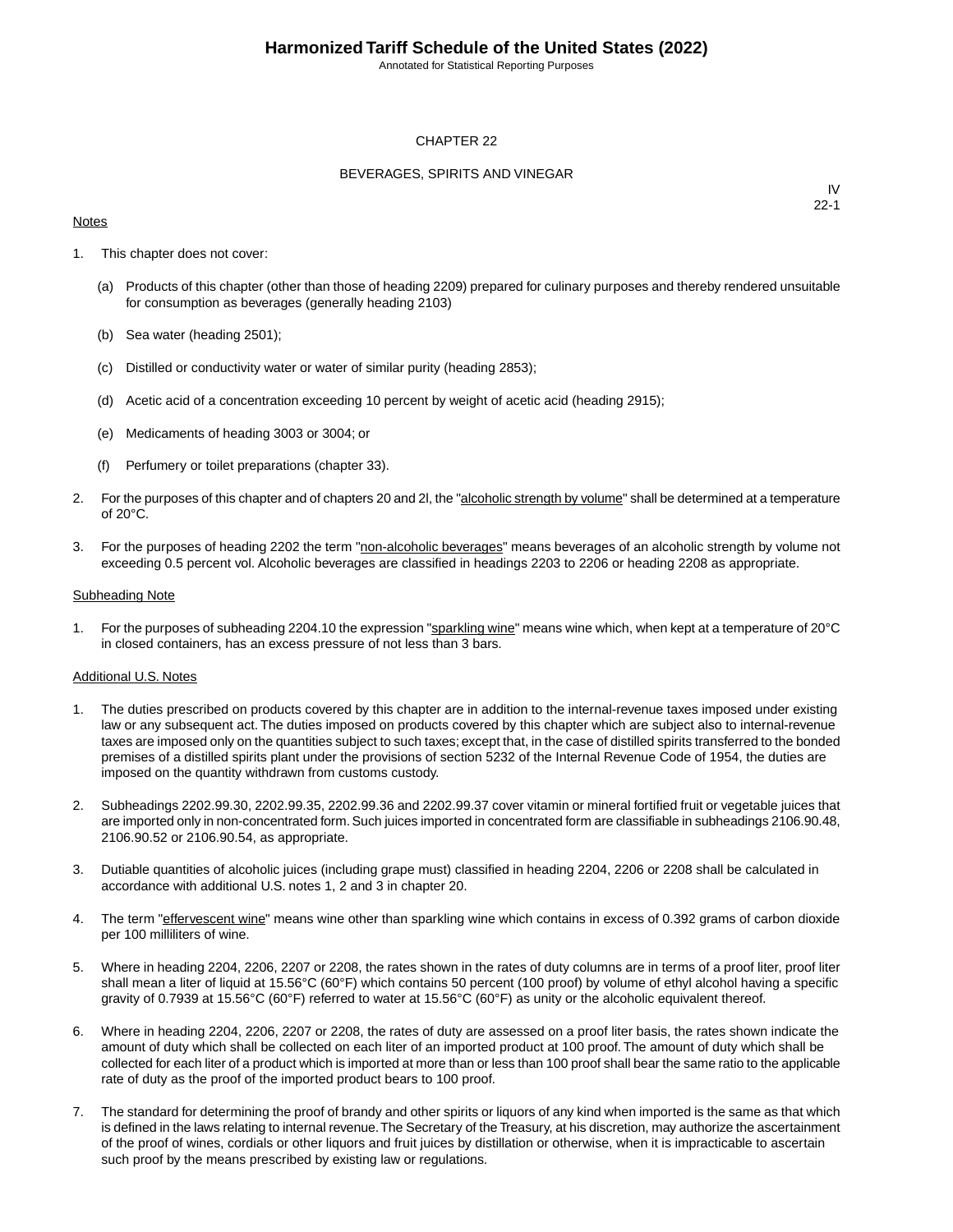Annotated for Statistical Reporting Purposes

Additional U.S. Notes (con.) IV 22-2

- 8. Provisions for the free entry of certain samples of alcoholic beverages are covered by subheading 9811.00.20 of chapter 98.
- 9. For the purposes of heading 2209, the standard proof of vinegar is 4 percent by weight of acetic acid.

### Statistical Note

- 1. The unit of quantity "kg cmsc" (kilograms cows' milk solids content) includes all cows' milk components other than water.
- 2. For a list of approved standards for "Certified organic", see General Statistical Note 6.
- 3. For the purposes of statistical reporting number 2206.00.1510, "hard cider" refers to a fermented beverage containing not more than 0.64 grams of carbon dioxide per 100 milliliters, derived from apples, pears or their concentrates, with no other fruit product or flavoring, and containing greater than 0.5 percent and less than 8.5 percent alcohol by volume.

#### Compiler's Note

The provisions of subchapter II of chapter 99 (Miscellaneous Tariff Bills or MTBs), the provisions of the Generalized System of Preferences (GSP) found in General Note 4 and most product exclusions from the additional tariffs on products of China in subchapter III of chapter 99 expired on December 31, 2020. However, no endnotes or footnotes relating to these provisions have been deleted as of the issue date of this edition.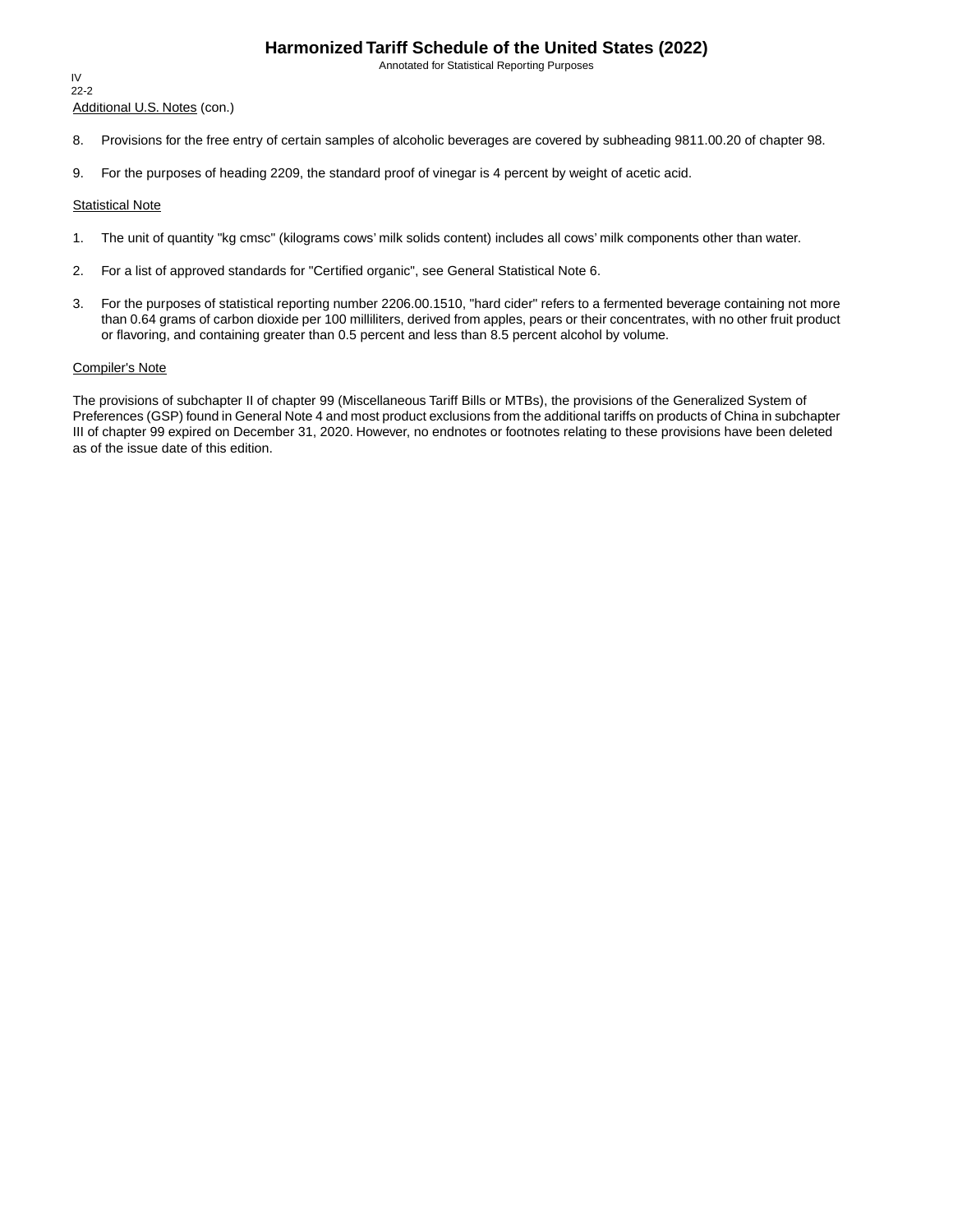Annotated for Statistical Reporting Purposes

| Heading/      | Stat. |                                                                                                                                                                                                                               | Unit                                |                             | Rates of Duty                                                                            |          |
|---------------|-------|-------------------------------------------------------------------------------------------------------------------------------------------------------------------------------------------------------------------------------|-------------------------------------|-----------------------------|------------------------------------------------------------------------------------------|----------|
| Subheading    | Suf-  | <b>Article Description</b>                                                                                                                                                                                                    | of                                  |                             |                                                                                          | 2        |
|               | fix   |                                                                                                                                                                                                                               | Quantity                            | General                     | Special                                                                                  |          |
| 2201          |       | Waters, including natural or artificial mineral waters and<br>aerated waters, not containing added sugar or other<br>sweetening matter nor flavored; ice and snow:                                                            |                                     |                             |                                                                                          |          |
| 2201.10.00 00 |       |                                                                                                                                                                                                                               |                                     |                             | Free (A, AU, BH, CL, 2.6¢/liter<br>CO, D, E, IL, JO,<br>KR, MA, OM, P,<br>PA, PE, S, SG) |          |
| 2201.90.00 00 |       |                                                                                                                                                                                                                               |                                     |                             |                                                                                          | Free     |
| 2202          |       | Waters, including mineral waters and aerated waters,<br>containing added sugar or other sweetening matter or flavored,<br>and other non-alcoholic beverages, not including fruit, nut or<br>vegetable juices of heading 2009: |                                     |                             |                                                                                          |          |
| 2202.10.00    |       | Waters, including mineral waters and aerated waters,<br>containing added sugar or other sweetening matter or                                                                                                                  |                                     | $0.2$ ¢/liter $\frac{1}{2}$ | Free (A, AU, BH, CL, 4¢/liter<br>CO, D, E, IL, JO,                                       |          |
|               |       | Carbonated soft drinks:                                                                                                                                                                                                       |                                     |                             | KR, MA, OM, P,<br>PA, PE, S, SG)                                                         |          |
|               | 20    | Containing high-intensity sweeteners (e.g.,                                                                                                                                                                                   |                                     |                             |                                                                                          |          |
|               | 40    |                                                                                                                                                                                                                               |                                     |                             |                                                                                          |          |
|               | 60    | Other:                                                                                                                                                                                                                        | liters                              |                             |                                                                                          |          |
| 2202.91.00 00 |       |                                                                                                                                                                                                                               |                                     |                             | Free (A*, AU, BH,<br>CL, CO, D, E, IL,<br>JO, KR, MA, OM,<br>P, PA, PE, S, SG)           | 4¢/liter |
| 2202.99       |       | Other:<br>Milk-based drinks:                                                                                                                                                                                                  |                                     |                             |                                                                                          |          |
| 2202.99.10 00 |       |                                                                                                                                                                                                                               | liters 17% <sup>2/</sup><br>kg cmsc |                             | Free (A+, AU, BH,<br>CL, CO, D, E, IL,<br>JO, KR, MA, OM,<br>P, PA, PE, S, SG)           | 20%      |
|               |       |                                                                                                                                                                                                                               |                                     |                             |                                                                                          |          |
|               |       |                                                                                                                                                                                                                               |                                     |                             |                                                                                          |          |
|               |       |                                                                                                                                                                                                                               |                                     |                             |                                                                                          |          |
|               |       |                                                                                                                                                                                                                               |                                     |                             |                                                                                          |          |
|               |       |                                                                                                                                                                                                                               |                                     |                             |                                                                                          |          |
|               |       |                                                                                                                                                                                                                               |                                     |                             |                                                                                          |          |
|               |       |                                                                                                                                                                                                                               |                                     |                             |                                                                                          |          |
|               |       |                                                                                                                                                                                                                               |                                     |                             |                                                                                          |          |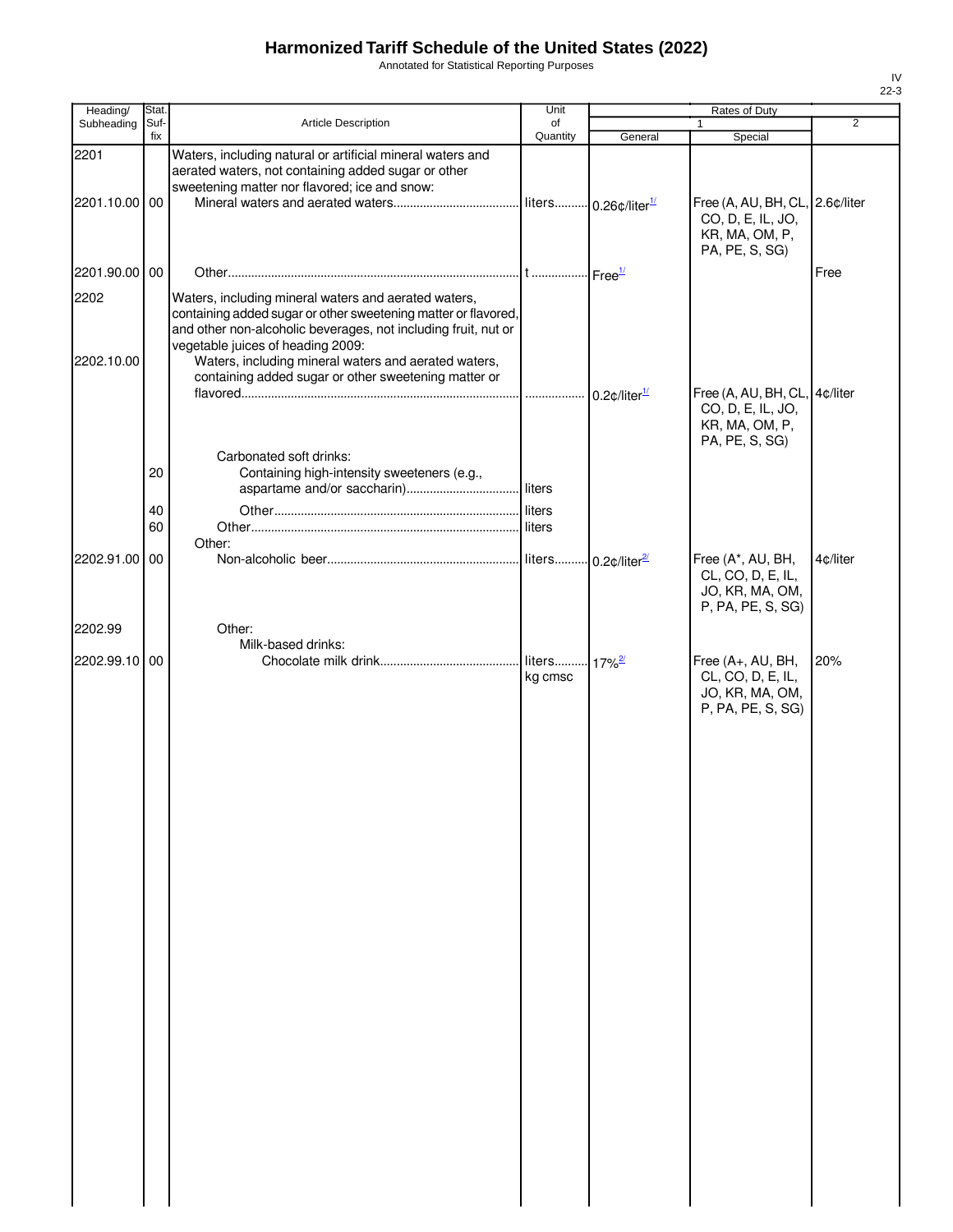Annotated for Statistical Reporting Purposes

| Heading/          | Stat. |                                                                                                                                                                                                                                                       | Unit                             |                                             | Rates of Duty                                                                                                                                                                                                                                                               |                                        |
|-------------------|-------|-------------------------------------------------------------------------------------------------------------------------------------------------------------------------------------------------------------------------------------------------------|----------------------------------|---------------------------------------------|-----------------------------------------------------------------------------------------------------------------------------------------------------------------------------------------------------------------------------------------------------------------------------|----------------------------------------|
| Subheading        | Suf-  | Article Description                                                                                                                                                                                                                                   | of                               |                                             | $\mathbf{1}$                                                                                                                                                                                                                                                                | $\overline{2}$                         |
| 2202 (con.)       | fix   | Waters, including mineral waters and aerated waters,<br>containing added sugar or other sweetening matter or flavored,<br>and other non-alcoholic beverages, not including fruit, nut or<br>vegetable juices of heading 2009: (con.)<br>Other: (con.) | Quantity                         | General                                     | Special                                                                                                                                                                                                                                                                     |                                        |
| 2202.99<br>(con.) |       | Other: (con.)                                                                                                                                                                                                                                         |                                  |                                             |                                                                                                                                                                                                                                                                             |                                        |
|                   |       | Milk-based drinks: (con.)<br>Other:                                                                                                                                                                                                                   |                                  |                                             |                                                                                                                                                                                                                                                                             |                                        |
| 2202.99.22 00     |       | Described in general note 15 of the tariff<br>schedule and entered pursuant to its                                                                                                                                                                    | liters 17.5% <sup>2/</sup><br>kg |                                             | Free (A+, AU, BH,<br>CL, CO, D, E, IL,                                                                                                                                                                                                                                      | 35%                                    |
|                   |       |                                                                                                                                                                                                                                                       |                                  |                                             | JO, KR, MA, OM,<br>P, PA, PE, S, SG)                                                                                                                                                                                                                                        |                                        |
| 2202.99.24 00     |       | Described in additional U.S. note 10 to<br>chapter 4 and entered pursuant to its                                                                                                                                                                      |                                  |                                             |                                                                                                                                                                                                                                                                             |                                        |
|                   |       |                                                                                                                                                                                                                                                       | liters 17.5% <sup>2/</sup><br>kg |                                             | Free (A+, AU, BH,<br>CL, CO, D, E, IL,<br>JO, KR, MA, OM,<br>P, PA, PE, S, SG)                                                                                                                                                                                              | 35%                                    |
| 2202.99.28 00     |       |                                                                                                                                                                                                                                                       | liters<br>kg                     | . 23.5¢/liter +<br>$14.9\%$ <sup>3/2/</sup> | Free (BH, CL, JO,<br>KR, MA, OM, PA,<br>SG)<br>7¢/liter + 4.4% (P)<br>See 9823.01.01-<br>9823.01.07 (S+)<br>See 9913.04.25<br>(AU)<br>See 9915.04.30,<br>9915.04.54,<br>9915.04.78 (P+)<br>See 9917.04.20,<br>9917.04.40 (PE)<br>See 9918.04.60,<br>9918.04.80 $(CO)^{3/2}$ | 27.6¢/liter+<br>$17.5\%$ <sup>3/</sup> |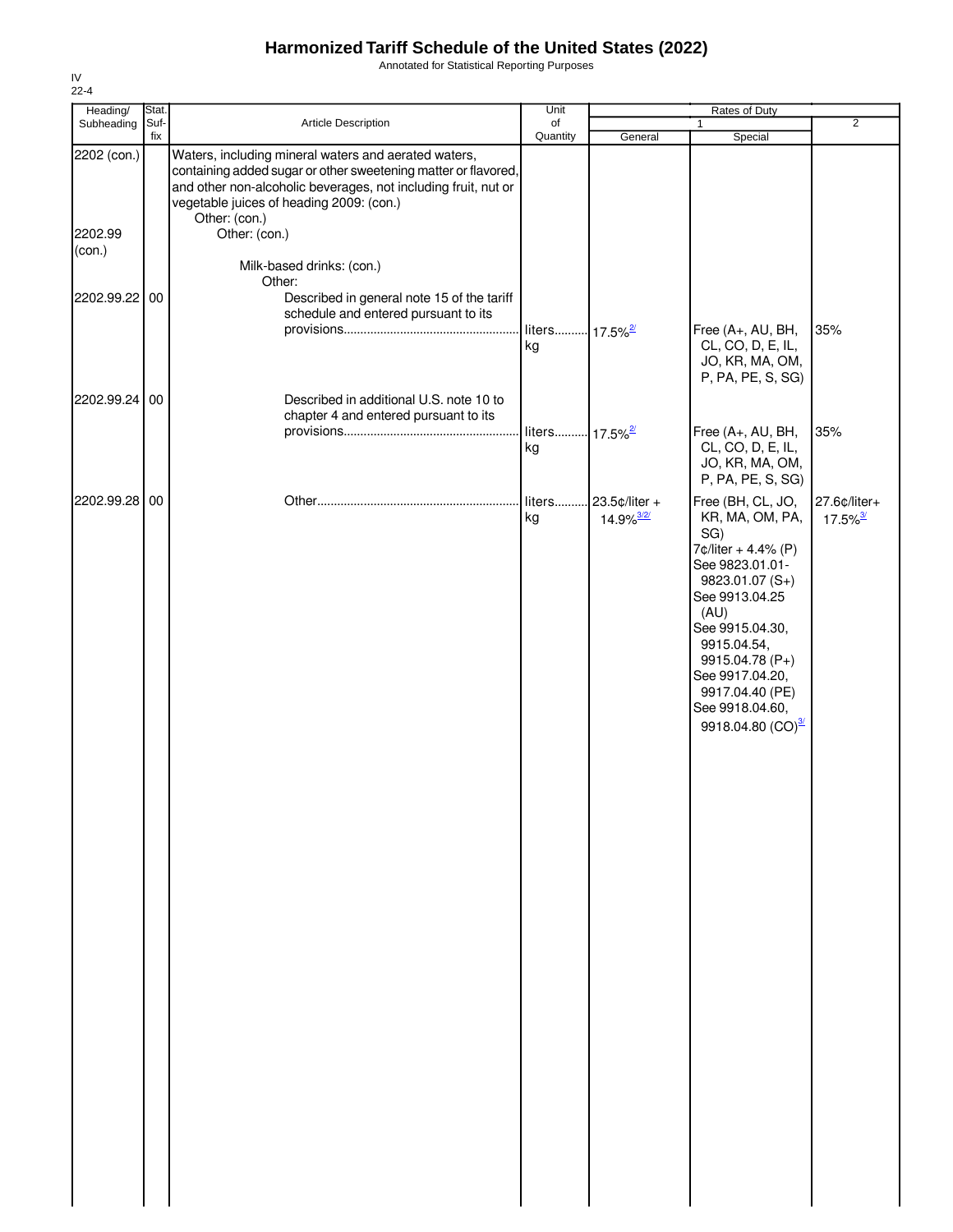Annotated for Statistical Reporting Purposes

| Heading/                         | Stat.       |                                                                                                                                                                                                                                                                        | Unit                            |                                                                                      | Rates of Duty                                                                                                                                           |                                                                         |
|----------------------------------|-------------|------------------------------------------------------------------------------------------------------------------------------------------------------------------------------------------------------------------------------------------------------------------------|---------------------------------|--------------------------------------------------------------------------------------|---------------------------------------------------------------------------------------------------------------------------------------------------------|-------------------------------------------------------------------------|
| Subheading                       | Suf-<br>fix | Article Description                                                                                                                                                                                                                                                    | of<br>Quantity                  | General                                                                              | Special                                                                                                                                                 | $\overline{2}$                                                          |
| 2202 (con.)<br>2202.99<br>(con.) |             | Waters, including mineral waters and aerated waters,<br>containing added sugar or other sweetening matter or flavored,<br>and other non-alcoholic beverages, not including fruit, nut or<br>vegetable juices of heading 2009: (con.)<br>Other: (con.)<br>Other: (con.) |                                 |                                                                                      |                                                                                                                                                         |                                                                         |
|                                  |             | Fruit or vegetable juices, fortified with vitamins or<br>minerals:<br>Orange juice:                                                                                                                                                                                    |                                 |                                                                                      |                                                                                                                                                         |                                                                         |
| 2202.99.30 00                    |             | Not made from a juice having a degree of<br>concentration of 1.5 or more (as<br>determined before correction to the                                                                                                                                                    |                                 |                                                                                      | Free (A+, AU, BH,<br>CL, CO, D, E, IL,                                                                                                                  | 18c/liter                                                               |
|                                  |             |                                                                                                                                                                                                                                                                        |                                 |                                                                                      | JO, KR, MA, OM,<br>P, PA, PE, S, SG)                                                                                                                    |                                                                         |
| 2202.99.35 00                    |             | Other:                                                                                                                                                                                                                                                                 |                                 |                                                                                      | Free (A+, AU, BH,<br>CL, CO, D, E, IL,<br>JO, KR, MA, OM,<br>P, PA, PE, S, SG)                                                                          | 18c/liter                                                               |
| 2202.99.36 00                    |             | Juice of any single fruit or vegetable liters                                                                                                                                                                                                                          |                                 | The rate<br>applicable to<br>the natural juice<br>in heading<br>2009 <sup>4</sup>    | Free (AU, BH, CL,<br>CO, D, E, IL, JO,<br>KR, MA, OM, P,<br>PA, PE, S, SG)<br>The rate applicable<br>to the natural juice<br>in heading 2009<br>$(A^*)$ | The rate<br>applicable to<br>the natural<br>juice in<br>heading<br>2009 |
| 2202.99.37 00                    |             |                                                                                                                                                                                                                                                                        | liters                          | The rate<br>applicable to<br>the natural juice<br>in heading<br>$2009^{\frac{4}{2}}$ | Free (AU, BH, CL,<br>CO, D, E, IL, JO,<br>KR, MA, OM, P,<br>PA, PE, S, SG)<br>The rate applicable<br>to the natural juice<br>in heading 2009<br>$(A^*)$ | The rate<br>applicable to<br>the natural<br>juice in<br>heading<br>2009 |
| 2202.99.90                       | 00          |                                                                                                                                                                                                                                                                        | liters 0.2¢/liter <sup>1/</sup> |                                                                                      | Free (A, AU, BH, CL, 4¢/liter<br>CO, D, E, IL, JO,<br>KR, MA, OM, P,<br>PA, PE, S, SG)                                                                  |                                                                         |
| 2203.00.00                       | 30          | In containers each holding not over 4 liters:                                                                                                                                                                                                                          |                                 |                                                                                      |                                                                                                                                                         | 13.2¢/liter <sup>5/</sup>                                               |
|                                  | 60<br>90    |                                                                                                                                                                                                                                                                        |                                 |                                                                                      |                                                                                                                                                         |                                                                         |
|                                  |             |                                                                                                                                                                                                                                                                        |                                 |                                                                                      |                                                                                                                                                         |                                                                         |
|                                  |             |                                                                                                                                                                                                                                                                        |                                 |                                                                                      |                                                                                                                                                         |                                                                         |
|                                  |             |                                                                                                                                                                                                                                                                        |                                 |                                                                                      |                                                                                                                                                         |                                                                         |
|                                  |             |                                                                                                                                                                                                                                                                        |                                 |                                                                                      |                                                                                                                                                         |                                                                         |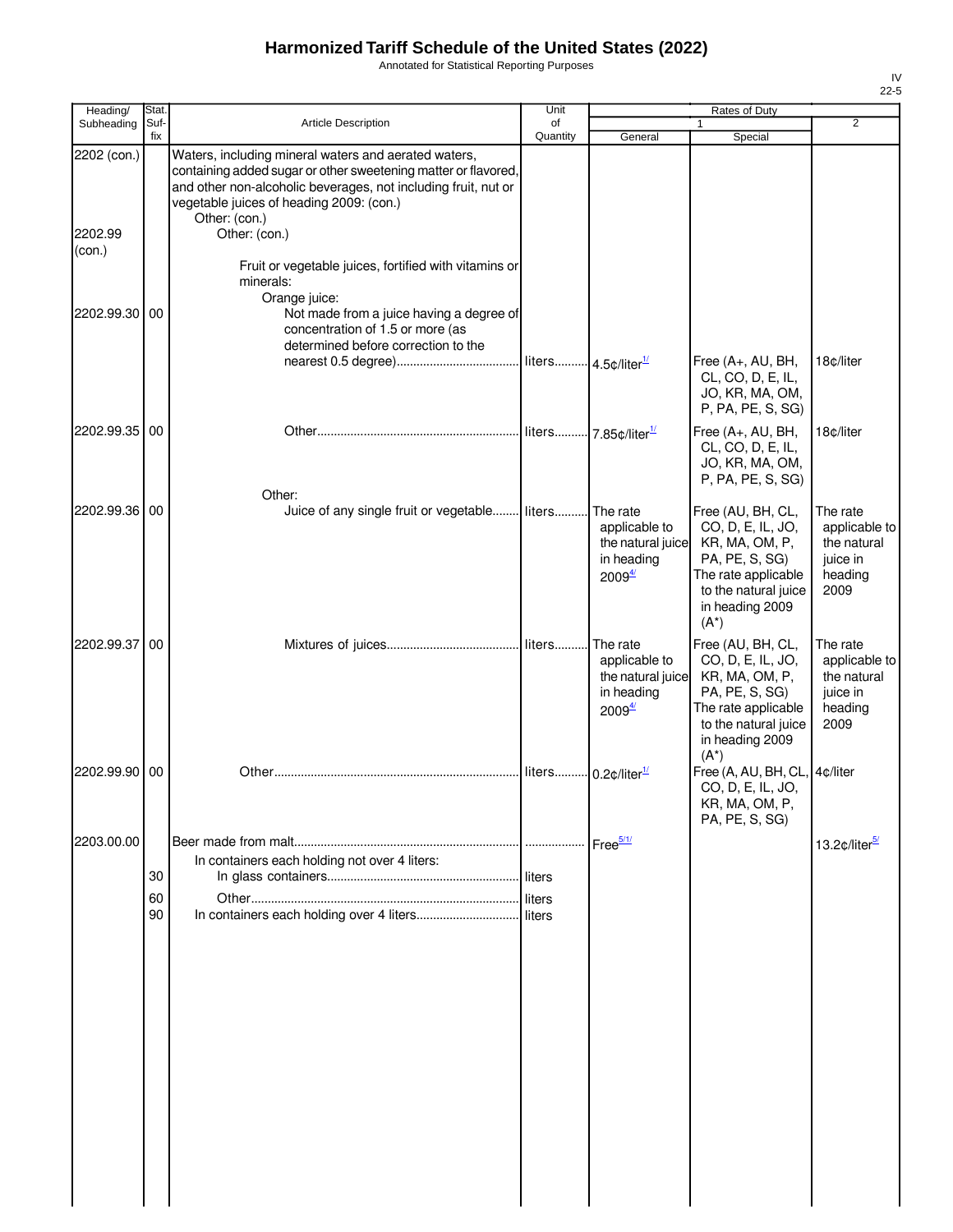Annotated for Statistical Reporting Purposes

| Heading/      | Stat.       |                                                                                                                                          | Unit           |                               | Rates of Duty                                                                                        |                            |
|---------------|-------------|------------------------------------------------------------------------------------------------------------------------------------------|----------------|-------------------------------|------------------------------------------------------------------------------------------------------|----------------------------|
| Subheading    | Suf-<br>fix | Article Description                                                                                                                      | of<br>Quantity |                               | $\mathbf{1}$                                                                                         | $\overline{2}$             |
| 2204          |             | Wine of fresh grapes, including fortified wines; grape must                                                                              |                | General                       | Special                                                                                              |                            |
|               |             | other than that of heading 2009:                                                                                                         |                |                               |                                                                                                      |                            |
| 2204.10.00    |             |                                                                                                                                          |                | 19.8¢/liter <sup>6/1/</sup>   | Free (A, AU, BH, CL, \$1.59/liter <sup>6/</sup><br>CO, D, E, IL, KR,<br>MA, OM, P, PA,<br>PE, S, SG) |                            |
|               |             |                                                                                                                                          |                |                               | 8.8¢/liter (JO) <sup>6/</sup>                                                                        |                            |
|               | 30          |                                                                                                                                          |                |                               |                                                                                                      |                            |
|               |             | Valued over \$1.59/liter:                                                                                                                |                |                               |                                                                                                      |                            |
|               | 65          |                                                                                                                                          |                |                               |                                                                                                      |                            |
|               | 75          |                                                                                                                                          | liters         |                               |                                                                                                      |                            |
| 2204.21       |             | Other wine; grape must with fermentation prevented or<br>arrested by the addition of alcohol:<br>In containers holding 2 liters or less: |                |                               |                                                                                                      |                            |
| 2204.21.20 00 |             |                                                                                                                                          | liters         | - 19.8¢/liter <sup>6/7/</sup> | Free (A+, AU, BH,                                                                                    | \$1.59/liter <sup>6/</sup> |
|               |             |                                                                                                                                          |                |                               | CL, CO, D, E, IL,<br>KR, MA, OM, P,<br>PA, PE, S, SG)<br>8.8¢/liter (JO) <sup>6/</sup>               |                            |
|               |             |                                                                                                                                          |                |                               |                                                                                                      |                            |
|               |             |                                                                                                                                          |                |                               |                                                                                                      |                            |
|               |             |                                                                                                                                          |                |                               |                                                                                                      |                            |
|               |             |                                                                                                                                          |                |                               |                                                                                                      |                            |
|               |             |                                                                                                                                          |                |                               |                                                                                                      |                            |
|               |             |                                                                                                                                          |                |                               |                                                                                                      |                            |
|               |             |                                                                                                                                          |                |                               |                                                                                                      |                            |
|               |             |                                                                                                                                          |                |                               |                                                                                                      |                            |
|               |             |                                                                                                                                          |                |                               |                                                                                                      |                            |
|               |             |                                                                                                                                          |                |                               |                                                                                                      |                            |
|               |             |                                                                                                                                          |                |                               |                                                                                                      |                            |
|               |             |                                                                                                                                          |                |                               |                                                                                                      |                            |
|               |             |                                                                                                                                          |                |                               |                                                                                                      |                            |
|               |             |                                                                                                                                          |                |                               |                                                                                                      |                            |
|               |             |                                                                                                                                          |                |                               |                                                                                                      |                            |
|               |             |                                                                                                                                          |                |                               |                                                                                                      |                            |
|               |             |                                                                                                                                          |                |                               |                                                                                                      |                            |
|               |             |                                                                                                                                          |                |                               |                                                                                                      |                            |
|               |             |                                                                                                                                          |                |                               |                                                                                                      |                            |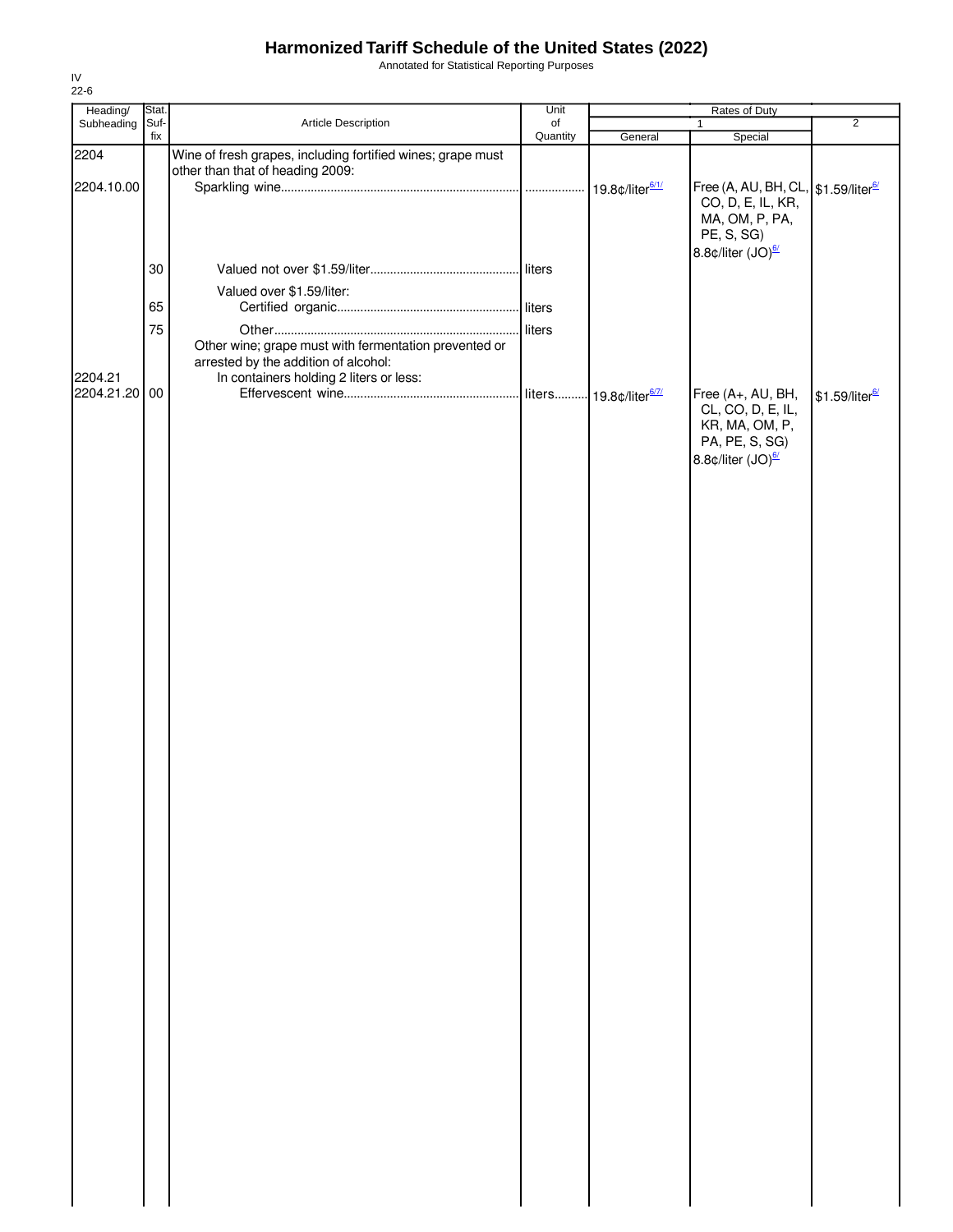Annotated for Statistical Reporting Purposes

| Heading/                         | Stat        |                                                                                                                                                                                                                                                                                                                           | Unit           |                                   | Rates of Duty                                                                                                                                                            |                         |
|----------------------------------|-------------|---------------------------------------------------------------------------------------------------------------------------------------------------------------------------------------------------------------------------------------------------------------------------------------------------------------------------|----------------|-----------------------------------|--------------------------------------------------------------------------------------------------------------------------------------------------------------------------|-------------------------|
| Subheading                       | Suf-<br>fix | Article Description                                                                                                                                                                                                                                                                                                       | of<br>Quantity | General                           | Special                                                                                                                                                                  | $\overline{2}$          |
| 2204 (con.)<br>2204.21<br>(con.) |             | Wine of fresh grapes, including fortified wines; grape must<br>other than that of heading 2009: (con.)<br>Other wine; grape must with fermentation prevented or<br>arrested by the addition of alcohol: (con.)<br>In containers holding 2 liters or less: (con.)<br>Other:<br>Of an alcoholic strength by volume not over |                |                                   |                                                                                                                                                                          |                         |
| 2204.21.30                       | 00          | 14 percent vol.:<br>If entitled under regulations of the United<br>States Internal Revenue Service to a type<br>designation which includes the name<br>"Tokay" and if so designated on the                                                                                                                                |                | liters 6.3¢/liter <sup>6/7/</sup> | Free (A, AU, BH, CL, 33¢/liter <sup>6/</sup><br>CO, D, E, IL, KR,<br>MA, OM, P, PA,<br>PE, S, SG)<br>2.8 $\phi$ /liter (JO) $\frac{67}{2}$                               |                         |
| 2204.21.50                       |             |                                                                                                                                                                                                                                                                                                                           |                | 6.3¢/liter <sup>6/8/</sup>        | Free (A+, AU, BH,<br>CL, CO, D, E, IL,<br>KR, MA, OM, P,<br>PA, PE, S, SG)<br>2.8 $\text{\textdegree}$ /liter (JO) $\frac{\text{\textdegree}}{2}$                        | 33¢/liter <sup>6/</sup> |
|                                  |             | Valued not over \$1.05/liter:                                                                                                                                                                                                                                                                                             |                |                                   |                                                                                                                                                                          |                         |
|                                  | 05          |                                                                                                                                                                                                                                                                                                                           | liters         |                                   |                                                                                                                                                                          |                         |
|                                  | 15          |                                                                                                                                                                                                                                                                                                                           | liters         |                                   |                                                                                                                                                                          |                         |
|                                  | 25          |                                                                                                                                                                                                                                                                                                                           |                |                                   |                                                                                                                                                                          |                         |
|                                  | 28          | Valued over \$1.05/liter:                                                                                                                                                                                                                                                                                                 |                |                                   |                                                                                                                                                                          |                         |
|                                  |             | Other:<br>Red:                                                                                                                                                                                                                                                                                                            |                |                                   |                                                                                                                                                                          |                         |
|                                  | 35          | Certified organic liters                                                                                                                                                                                                                                                                                                  |                |                                   |                                                                                                                                                                          |                         |
|                                  | 40          | Not certified organic liters                                                                                                                                                                                                                                                                                              |                |                                   |                                                                                                                                                                          |                         |
|                                  | 50          | White:<br>Certified organic liters                                                                                                                                                                                                                                                                                        |                |                                   |                                                                                                                                                                          |                         |
|                                  | 55          | Not certified organic liters                                                                                                                                                                                                                                                                                              |                |                                   |                                                                                                                                                                          |                         |
|                                  | 60          |                                                                                                                                                                                                                                                                                                                           | liters         |                                   |                                                                                                                                                                          |                         |
| 2204.21.60 00                    |             | Of an alcoholic strength by volume over 14<br>percent vol.:<br>If entitled under regulations of the United                                                                                                                                                                                                                |                |                                   |                                                                                                                                                                          |                         |
|                                  |             | States Internal Revenue Service to a type<br>designation which includes the name<br>"Marsala" and if so designated on the                                                                                                                                                                                                 |                |                                   |                                                                                                                                                                          |                         |
|                                  |             |                                                                                                                                                                                                                                                                                                                           |                | liters 5.3¢/liter6/7/             | Free (A, AU, BH, CL, 33¢/liter <sup>6/</sup><br>CO, D, E, IL, KR,<br>MA, OM, P, PA,<br>PE, S, SG)<br>2.3 $\phi$ /liter (JO) $\frac{67}{2}$                               |                         |
| 2204.21.80                       |             |                                                                                                                                                                                                                                                                                                                           |                | 16.9¢/liter <sup>6/7/</sup>       | Free (A, AU, BH, CL, 33¢/liter <sup>6/</sup><br>CO, D, E, IL, KR,<br>MA, OM, P, PA,<br>PE, S, SG)<br>7.5 $\text{\textdegree}$ /liter (JO) $\frac{\text{\textdegree}}{2}$ |                         |
|                                  | 30          |                                                                                                                                                                                                                                                                                                                           | <b>liters</b>  |                                   |                                                                                                                                                                          |                         |
|                                  | 60          |                                                                                                                                                                                                                                                                                                                           | liters         |                                   |                                                                                                                                                                          |                         |
|                                  |             |                                                                                                                                                                                                                                                                                                                           |                |                                   |                                                                                                                                                                          |                         |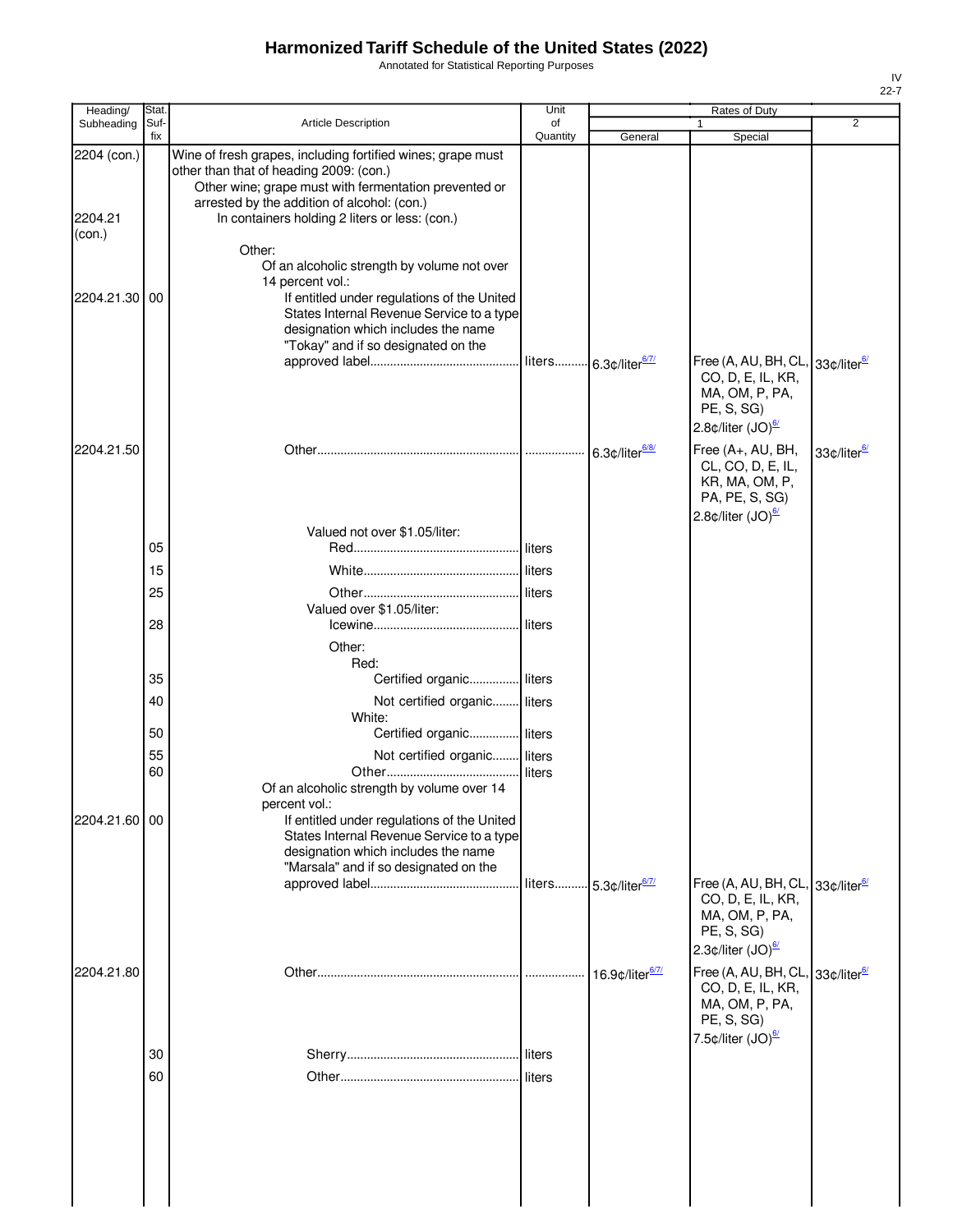Annotated for Statistical Reporting Purposes

| Heading/      | Stat.       |                                                                                                                                                                             | Unit                 |                                    | Rates of Duty                                                                                                                                     |                         |
|---------------|-------------|-----------------------------------------------------------------------------------------------------------------------------------------------------------------------------|----------------------|------------------------------------|---------------------------------------------------------------------------------------------------------------------------------------------------|-------------------------|
| Subheading    | Suf-<br>fix | <b>Article Description</b>                                                                                                                                                  | οf<br>Quantity       | General                            | Special                                                                                                                                           | 2                       |
| 2204 (con.)   |             | Wine of fresh grapes, including fortified wines; grape must<br>other than that of heading 2009: (con.)<br>Other wine; grape must with fermentation prevented or             |                      |                                    |                                                                                                                                                   |                         |
| 2204.22       |             | arrested by the addition of alcohol: (con.)<br>In containers holding more than 2 liters but not more<br>than 10 liters:<br>In containers holding more than 2 liters but not |                      |                                    |                                                                                                                                                   |                         |
| 2204.22.20    |             | more than 4 liters:<br>Of an alcoholic strength by volume not over                                                                                                          |                      | 8.4¢/liter <sup>6/9/</sup>         | Free (A+, AU, BH,<br>CL, CO, D, E, IL,                                                                                                            | 33¢/liter <sup>6/</sup> |
|               |             |                                                                                                                                                                             |                      |                                    | KR, MA, OM, P,<br>PA, PE, S, SG)<br>3.7¢/liter (JO) <sup>6/</sup>                                                                                 |                         |
|               | 05          | Valued not over \$1.05/liter:                                                                                                                                               | liters               |                                    |                                                                                                                                                   |                         |
|               | 15          |                                                                                                                                                                             | liters               |                                    |                                                                                                                                                   |                         |
|               | 25          | Valued over \$1.05/liter:                                                                                                                                                   | liters               |                                    |                                                                                                                                                   |                         |
|               | 30          |                                                                                                                                                                             | liters               |                                    |                                                                                                                                                   |                         |
|               | 45          |                                                                                                                                                                             |                      |                                    |                                                                                                                                                   |                         |
| 2204.22.40    | 60<br>00    |                                                                                                                                                                             | liters               |                                    |                                                                                                                                                   |                         |
|               |             | Of an alcoholic strength by volume over 14                                                                                                                                  |                      | liters 22.4¢/liter <sup>6/9/</sup> | Free (A+, AU, BH,<br>CL, CO, D, E, IL,<br>KR, MA, OM, P,<br>PA, PE, S, SG)                                                                        | 33¢/liter <sup>6/</sup> |
|               |             | In containers holding over 4 liters but not over 10<br>liters:                                                                                                              |                      |                                    | 9.9 $\phi$ /liter (JO) $\frac{67}{2}$                                                                                                             |                         |
| 2204.22.60 00 |             | Of an alcoholic strength by volume not over                                                                                                                                 | liters 14¢/liter6/9/ |                                    | Free (A+, AU, BH,<br>CL, CO, D, E, IL,<br>KR, MA, OM, P,<br>PA, PE, S, SG)<br>6.2 $\phi$ /liter (JO) $\frac{67}{2}$                               | 33¢/liter <sup>6/</sup> |
| 2204.22.80 00 |             | Of an alcoholic strength by volume over 14                                                                                                                                  |                      |                                    | Free (A+, AU, BH,<br>CL, CO, D, E, IL,<br>KR, MA, OM, P,<br>PA, PE, S, SG)<br>9.9 $\phi$ /liter (JO) $\frac{67}{2}$                               | 33¢/liter <sup>6/</sup> |
| 2204.29       |             | Other:                                                                                                                                                                      |                      |                                    |                                                                                                                                                   |                         |
| 2204.29.61    | 00          | Of an alcoholic strength by volume not over 14                                                                                                                              |                      | liters 14¢/liter <sup>6/9/</sup>   | Free (A+, AU, BH,<br>CL, CO, D, E, IL,<br>KR, MA, OM, P,<br>PA, PE, S, SG)<br>6.2 $\text{\textdegree}$ /liter (JO) $\frac{\text{\textdegree}}{2}$ | 33¢/liter <sup>6/</sup> |
| 2204.29.81    | 00          | Of an alcoholic strength by volume over 14 percent                                                                                                                          | liters               | - 22.4¢/liter <sup>6/9/</sup>      | Free (A+, AU, BH,<br>CL, CO, D, E, IL,<br>KR, MA, OM, P,<br>PA, PE, S, SG)<br>9.9 $\phi$ /liter (JO) $\frac{67}{2}$                               | 33¢/liter <sup>6/</sup> |
|               |             |                                                                                                                                                                             |                      |                                    |                                                                                                                                                   |                         |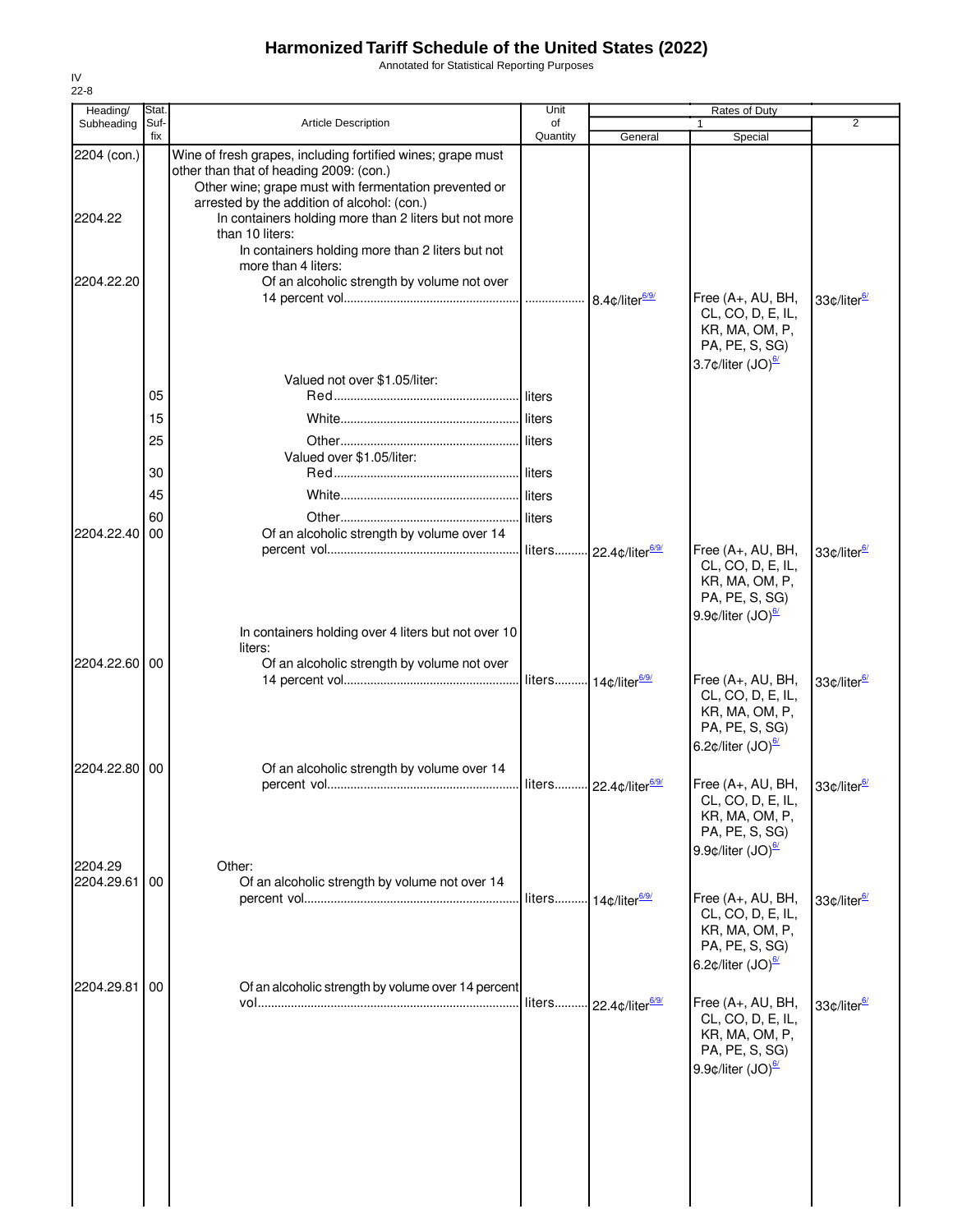Annotated for Statistical Reporting Purposes

| Heading/                 | Stat.       |                                                                                                        | Unit           |                                   | Rates of Duty                                                                                                                                                                    |                                   |
|--------------------------|-------------|--------------------------------------------------------------------------------------------------------|----------------|-----------------------------------|----------------------------------------------------------------------------------------------------------------------------------------------------------------------------------|-----------------------------------|
| Subheading               | Suf-<br>fix | Article Description                                                                                    | of<br>Quantity |                                   | 1                                                                                                                                                                                | $\overline{2}$                    |
| 2204 (con.)              |             | Wine of fresh grapes, including fortified wines; grape must<br>other than that of heading 2009: (con.) |                | General                           | Special                                                                                                                                                                          |                                   |
| 2204.30.00 00            |             |                                                                                                        | liters         | $4.4$ ¢/liter +                   | Free (A+, AU, BH,                                                                                                                                                                | $18.5$ ¢/liter +                  |
|                          |             |                                                                                                        | pf.liters      | 31.4¢/pf. liter <sup>6/9/</sup>   | CL, CO, D, E, IL,<br>KR, MA, OM, P,<br>PA, PE, S, SG)<br>1.9¢/liter + 13.9¢/pf.<br>liter $(JO)^{\frac{6}{2}}$                                                                    | \$1.32/pf.<br>liter <sup>6/</sup> |
| 2205                     |             | Vermouth and other wine of fresh grapes flavored with plants                                           |                |                                   |                                                                                                                                                                                  |                                   |
|                          |             | or aromatic substances:                                                                                |                |                                   |                                                                                                                                                                                  |                                   |
| 2205.10<br>2205.10.30 00 |             | In containers holding 2 liters or less:                                                                |                |                                   | Free (A, AU, BH, CL, 33¢/ liter <sup>6/</sup><br>CO, D, E, IL, KR,<br>MA, OM, P, PA,<br>PE, S, SG)<br>1.5 $\phi$ /liter (JO) $\frac{67}{2}$                                      |                                   |
| 2205.10.60 00            |             |                                                                                                        |                |                                   | Free (A, AU, BH, CL, 33¢/ liter <sup>6/</sup><br>CO, D, E, IL, KR,<br>MA, OM, P, PA,<br>PE, S, SG)<br>1.8 $\text{\textdegree}$ /liter (JO) $\frac{\text{\textdegree}}{2}$        |                                   |
| 2205.90                  |             | Other:                                                                                                 |                |                                   |                                                                                                                                                                                  |                                   |
| 2205.90.20 00            |             | Vermouth:<br>In containers each holding over 2 liters but not over                                     |                |                                   |                                                                                                                                                                                  |                                   |
|                          |             |                                                                                                        |                | liters 3.5¢/liter <sup>6/2/</sup> | Free (A, AU, BH, CL, 33¢/liter <sup>6/</sup><br>CO, D, E, IL, KR,<br>MA, OM, P, PA,<br>PE, S, SG)<br>1.5 $\phi$ /liter (JO) $\frac{67}{2}$                                       |                                   |
| 2205.90.40 00            |             | In containers each holding over 4 liters liters 3.8c/liter <sup>6/2/</sup>                             |                |                                   | Free (A+, AU, BH,<br>CL, CO, D, E, IL,<br>KR, MA, OM, P,<br>PA, PE, S, SG)                                                                                                       | 33¢/liter <sup>6/</sup>           |
| 2205.90.60 00            |             |                                                                                                        |                |                                   | 1.6¢/liter (JO) <sup>6/</sup><br>Free (A, AU, BH, CL<br>CO, D, E, IL, KR,<br>MA, OM, P, PA,<br>PE, S, SG)<br>1.8 $\text{\textdegree}$ /liter (JO) $\frac{\text{\textdegree}}{2}$ | 33¢/liter <sup>6/</sup>           |
|                          |             |                                                                                                        |                |                                   |                                                                                                                                                                                  |                                   |
|                          |             |                                                                                                        |                |                                   |                                                                                                                                                                                  |                                   |
|                          |             |                                                                                                        |                |                                   |                                                                                                                                                                                  |                                   |
|                          |             |                                                                                                        |                |                                   |                                                                                                                                                                                  |                                   |
|                          |             |                                                                                                        |                |                                   |                                                                                                                                                                                  |                                   |
|                          |             |                                                                                                        |                |                                   |                                                                                                                                                                                  |                                   |
|                          |             |                                                                                                        |                |                                   |                                                                                                                                                                                  |                                   |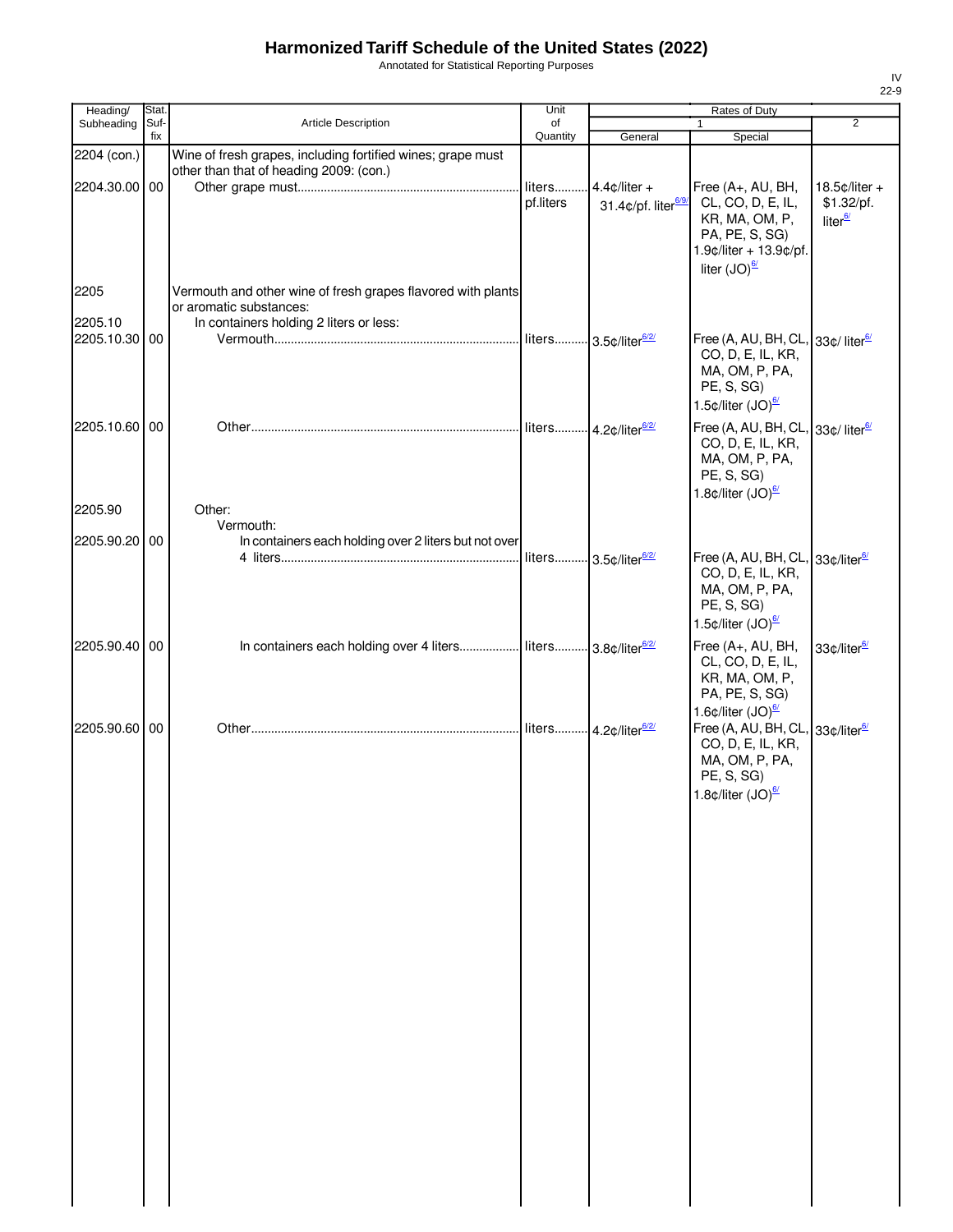Annotated for Statistical Reporting Purposes

| Heading/              | Stat.          |                                                                                                                                                                                                                   | Unit                |                                                                                                 | Rates of Duty                                                                                                                                                                                     |                                                                                       |
|-----------------------|----------------|-------------------------------------------------------------------------------------------------------------------------------------------------------------------------------------------------------------------|---------------------|-------------------------------------------------------------------------------------------------|---------------------------------------------------------------------------------------------------------------------------------------------------------------------------------------------------|---------------------------------------------------------------------------------------|
| Subheading            | Suf-<br>fix    | Article Description                                                                                                                                                                                               | of<br>Quantity      | General                                                                                         | 1<br>Special                                                                                                                                                                                      | $\overline{2}$                                                                        |
| 2206.00<br>2206.00.15 |                | Other fermented beverages (for example, cider, perry, mead,<br>sakè); mixtures of fermented beverages and mixtures of<br>fermented beverages and non-alcoholic beverages, not<br>elsewhere specified or included: |                     |                                                                                                 | Free (A, AU, BH, CL,<br>CO, D, E, IL, KR,<br>MA, OM, P, PA,<br>PE, S, SG)                                                                                                                         | 1.3 $\text{\degree}$ /liter $\frac{10}{1}$                                            |
| 2206.00.30            | 10<br>20<br>00 | Hard cider as described in statistical note 3 to this                                                                                                                                                             | liters<br>pf.liters | $3.1 \text{ } \phi$ /liter +<br>22.1¢/pf. liter on<br>ethyl alcohol<br>content <sup>10/2/</sup> | $0.1 \text{ } \phi$ /liter $(JO)^{\frac{10}{}}$<br>Free (A+, AU, BH,<br>CL, CO, D, E, IL,<br>KR, MA, OM, P,<br>PA, PE, S, SG)<br>$1.3$ ¢/liter + 9.8¢/pf.                                         | 18.5 $¢$ liter +<br>\$1.32/pf. liter<br>on ethyl<br>alcohol<br>content <sup>10/</sup> |
| 2206.00.45            | 00             |                                                                                                                                                                                                                   |                     |                                                                                                 | liter on ethyl alcohol<br>content $(JO)^{\frac{10}{}}$<br>Free (A, AU, BH, CL<br>CO, D, E, IL, KR,<br>MA, OM, P, PA,<br>PE, S, SG)<br>1.3 $\text{\textdegree}$ /liter $\text{(JO)}^{\frac{10}{}}$ | 33¢/liter <sup>10/</sup>                                                              |
| 2206.00.60 00         |                | Other:                                                                                                                                                                                                            | liters              | 13.9¢/liter <sup>10/2/</sup>                                                                    | Free (A+, AU, BH,<br>CL, CO, D, E, IL,<br>KR, MA, OM, P,<br>PA, PE, S, SG)<br>6.1 $\text{\textdegree}$ /liter (JO) $\frac{10}{10}$                                                                | \$1.59/liter <sup>10/</sup>                                                           |
| 2206.00.90            | 00             |                                                                                                                                                                                                                   |                     |                                                                                                 | Free (A, AU, BH, CL,<br>CO, D, E, IL, KR,<br>MA, OM, P, PA,<br>PE, S, SG)<br>1.8 $¢$ /liter $(JO)10/$                                                                                             | 33¢/liter <sup>10/</sup>                                                              |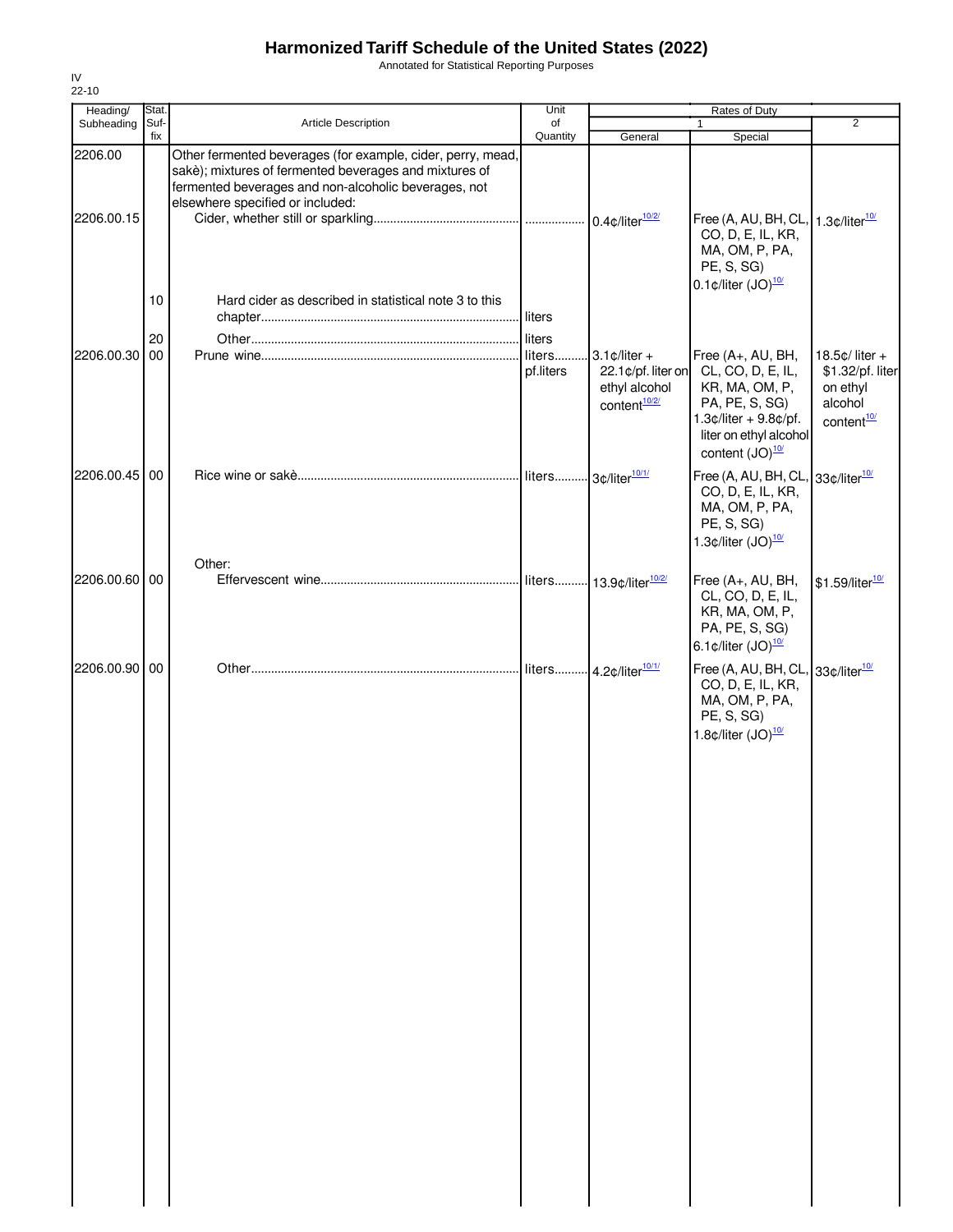Annotated for Statistical Reporting Purposes

| Heading/        | Stat.       |                                                                                                                                                                                                               | Unit           |                          | Rates of Duty                                                                                                                          |                                 |
|-----------------|-------------|---------------------------------------------------------------------------------------------------------------------------------------------------------------------------------------------------------------|----------------|--------------------------|----------------------------------------------------------------------------------------------------------------------------------------|---------------------------------|
| Subheading      | Suf-<br>fix | <b>Article Description</b>                                                                                                                                                                                    | of<br>Quantity | General                  | $\mathbf{1}$<br>Special                                                                                                                | 2                               |
| 2207            |             | Undenatured ethyl alcohol of an alcoholic strength by volume<br>of 80 percent vol. or higher; ethyl alcohol and other spirits,<br>denatured, of any strength:                                                 |                |                          |                                                                                                                                        |                                 |
| 2207.10         |             | Undenatured ethyl alcohol of an alcoholic strength by                                                                                                                                                         |                |                          |                                                                                                                                        |                                 |
| 2207.10.30 00   |             | volume of 80 percent vol. or higher:                                                                                                                                                                          |                |                          | Free (A*, AU, BH,<br>CL, CO, D, E, IL,<br>JO, KR, MA, OM,<br>P, PA, PE, S,<br>$SG)$ <sup>10/</sup>                                     | \$1.32/pf. liter <sup>10</sup>  |
| 2207.10.60      |             |                                                                                                                                                                                                               |                | $2.5\%$ <sup>10/1/</sup> | Free (A+, AU, BH,<br>CL, CO, D, E, IL,<br>JO, KR, MA, OM,<br>P, PE, S, SG)<br>See 9822.09.22-<br>9822.09.24 (PA) <sup>10/</sup>        | 20%10/                          |
|                 | 10          |                                                                                                                                                                                                               |                |                          |                                                                                                                                        |                                 |
| 2207.20.00      | 90          | Ethyl alcohol and other spirits, denatured, of any                                                                                                                                                            |                |                          |                                                                                                                                        |                                 |
|                 |             |                                                                                                                                                                                                               |                |                          | Free (A+, AU, BH,<br>CL, CO, D, E, IL,<br>JO, KR, MA, OM,<br>P, PE, S, SG)<br>See 9822.09.22-<br>9822.09.24<br>$(PA)^{\frac{10/11}{}}$ | 20% 10/11/                      |
|                 | 10          |                                                                                                                                                                                                               |                |                          |                                                                                                                                        |                                 |
|                 | 90          |                                                                                                                                                                                                               |                |                          |                                                                                                                                        |                                 |
| 2208<br>2208.20 |             | Undenatured ethyl alcohol of an alcoholic strength by volume<br>of less than 80 percent vol.; spirits, liqueurs and other spirituous<br>beverages:<br>Spirits obtained by distilling grape wine or grape marc |                |                          |                                                                                                                                        |                                 |
| 2208.20.10 00   |             | (grape brandy):                                                                                                                                                                                               |                |                          |                                                                                                                                        |                                 |
|                 |             |                                                                                                                                                                                                               |                |                          |                                                                                                                                        | \$1.78/pf. liter <sup>10</sup>  |
| 2208.20.20 00   |             | Other:<br>In containers each holding not over 4 liters:                                                                                                                                                       |                |                          |                                                                                                                                        | \$2.35/pf. liter <sup>10/</sup> |
| 2208.20.30 00   |             | Valued over \$2.38 but not over \$3.43/liter pf.liters Free <sup>10/2/</sup>                                                                                                                                  |                |                          |                                                                                                                                        | \$2.35/pf. liter <sup>10/</sup> |
| 2208.20.40 00   |             |                                                                                                                                                                                                               |                |                          |                                                                                                                                        | \$2.35/pf. liter <sup>10</sup>  |
| 2208.20.50 00   |             | In containers each holding over 4 liters:                                                                                                                                                                     |                |                          |                                                                                                                                        | \$1.32/pf. liter <sup>10</sup>  |
| 2208.20.60 00   |             |                                                                                                                                                                                                               |                |                          |                                                                                                                                        | \$1.32/pf. liter <sup>10</sup>  |
|                 |             |                                                                                                                                                                                                               |                |                          |                                                                                                                                        |                                 |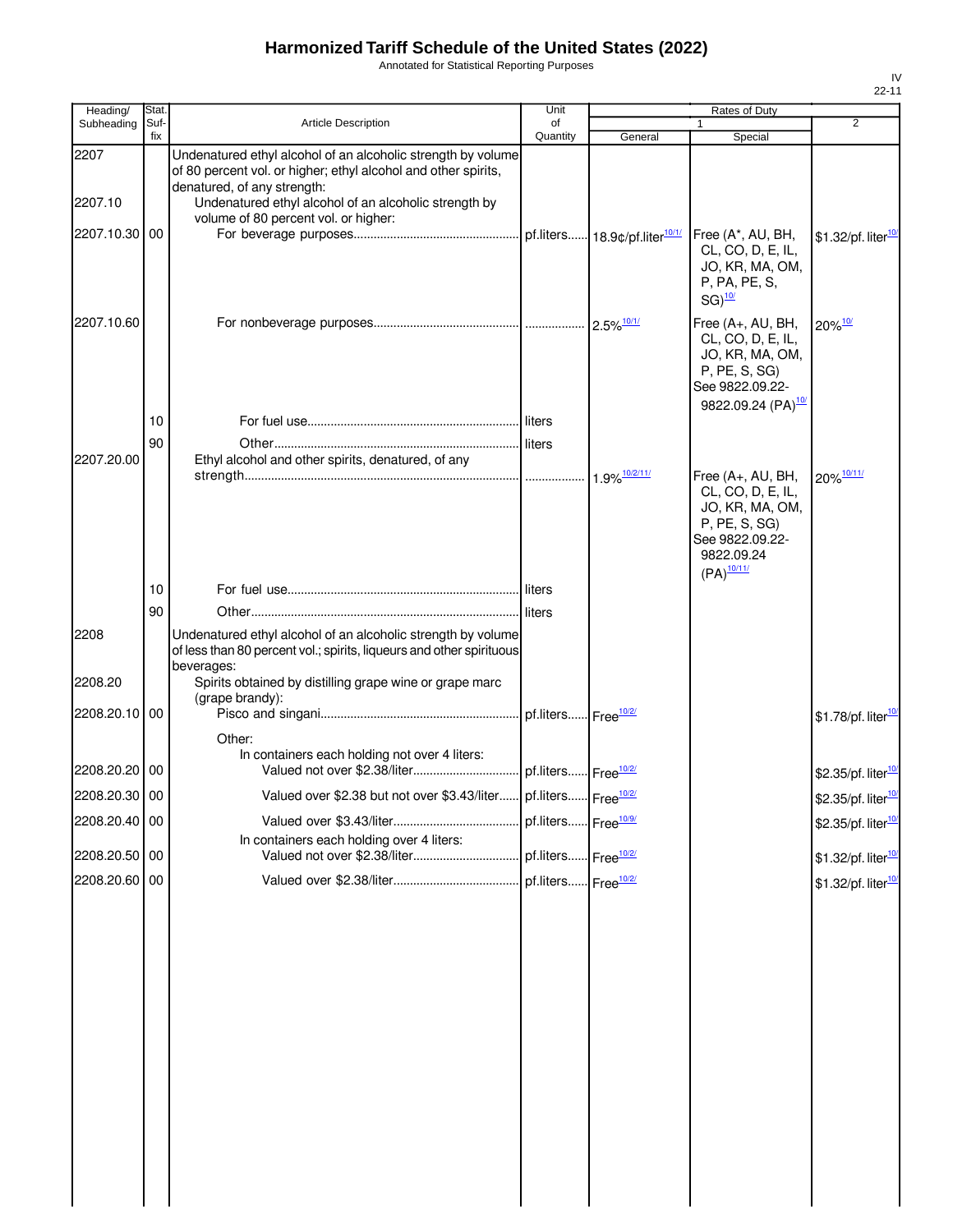Annotated for Statistical Reporting Purposes

| Heading/      | Stat.       |                                                                                                                                                           | Unit                            |                        | Rates of Duty                                                                                                                       |                                  |
|---------------|-------------|-----------------------------------------------------------------------------------------------------------------------------------------------------------|---------------------------------|------------------------|-------------------------------------------------------------------------------------------------------------------------------------|----------------------------------|
| Subheading    | Suf-<br>fix | <b>Article Description</b>                                                                                                                                | of<br>Quantity                  | General                | Special                                                                                                                             | $\overline{2}$                   |
| 2208 (con.)   |             | Undenatured ethyl alcohol of an alcoholic strength by volume<br>of less than 80 percent vol.; spirits, liqueurs and other spirituous<br>beverages: (con.) |                                 |                        |                                                                                                                                     |                                  |
| 2208.30       |             | Whiskies:                                                                                                                                                 |                                 |                        |                                                                                                                                     |                                  |
| 2208.30.30    |             |                                                                                                                                                           |                                 | Free <sup>10/12/</sup> |                                                                                                                                     | \$1.99/pf. liter <sup>10</sup>   |
|               | 30          | In containers each holding not over 4 liters pf.liters                                                                                                    |                                 |                        |                                                                                                                                     |                                  |
| 2208.30.60    | 60          |                                                                                                                                                           |                                 | Free <sup>10/2/</sup>  |                                                                                                                                     | \$2.04/pf. liter $\frac{10}{10}$ |
|               | 20          | Bourbon:<br>In containers each holding not over 4 liters pf.liters                                                                                        |                                 |                        |                                                                                                                                     |                                  |
|               |             |                                                                                                                                                           |                                 |                        |                                                                                                                                     |                                  |
|               | 40          | In containers each holding over 4 liters pf.liters<br>Other:<br>In containers each holding not over 4 liters:                                             |                                 |                        |                                                                                                                                     |                                  |
|               | 55          |                                                                                                                                                           |                                 |                        |                                                                                                                                     |                                  |
|               | 65          |                                                                                                                                                           | pf.liters                       |                        |                                                                                                                                     |                                  |
|               |             | In containers each holding over 4 liters:                                                                                                                 |                                 |                        |                                                                                                                                     |                                  |
|               | 75          |                                                                                                                                                           | pf.liters                       |                        |                                                                                                                                     |                                  |
|               | 85          |                                                                                                                                                           | pf.liters                       |                        |                                                                                                                                     |                                  |
| 2208.40       |             | Rum and other spirits obtained by distilling fermented<br>sugar-cane products:                                                                            |                                 |                        |                                                                                                                                     |                                  |
|               |             | In containers each holding not over 4 liters:                                                                                                             |                                 |                        |                                                                                                                                     |                                  |
| 2208.40.20    | 00          |                                                                                                                                                           |                                 |                        | Free (A+, AU, BH,<br>CL, D, E, IL, KR,<br>MA, OM, P, PA,<br>PE, S, SG)<br>6.3¢/pf. liter (CO)<br>10.5 $\phi$ /pf. liter $(JO)^{13}$ | \$1.32/pf. liter <sup>13</sup>   |
|               |             |                                                                                                                                                           |                                 |                        |                                                                                                                                     |                                  |
| 2208.40.40    | 00          |                                                                                                                                                           |                                 |                        |                                                                                                                                     | \$1.32/pf. liter <sup>13</sup>   |
| 2208.40.60 00 |             | In containers each holding over 4 liters:                                                                                                                 |                                 |                        | Free (A+, AU, BH,                                                                                                                   |                                  |
|               |             |                                                                                                                                                           |                                 |                        | CL, D, E, IL, KR,<br>MA, OM, P, PA, S,<br>SG)<br>1.5¢/pf. liter (PE)<br>6.3¢/pf. liter (CO)<br>10.5¢/pf.liter (JO) <sup>13/</sup>   | \$1.32/pf. liter <sup>13</sup>   |
| 2208.40.80 00 |             |                                                                                                                                                           |                                 |                        |                                                                                                                                     | \$1.32/pf. liter <sup>13</sup>   |
| 2208.50.00    |             |                                                                                                                                                           |                                 |                        |                                                                                                                                     | \$1.99/pf. liter <sup>13/</sup>  |
|               | 30          |                                                                                                                                                           |                                 |                        |                                                                                                                                     |                                  |
|               | 60          |                                                                                                                                                           | pf.liters                       |                        |                                                                                                                                     |                                  |
| 2208.60       |             | Vodka:                                                                                                                                                    |                                 |                        |                                                                                                                                     |                                  |
| 2208.60.10 00 |             | In containers each holding not over 4 liters:                                                                                                             | pf.liters Free <sup>13/2/</sup> |                        |                                                                                                                                     | \$1.78/pf. liter <sup>13/</sup>  |
| 2208.60.20    | 00          |                                                                                                                                                           |                                 | Free $\frac{13/2}{2}$  |                                                                                                                                     | \$1.78/pf. liter <sup>13/</sup>  |
| 2208.60.50    | 00          |                                                                                                                                                           |                                 | Free <sup>13/2/</sup>  |                                                                                                                                     | \$1.32/pf. liter <sup>13/</sup>  |
| 2208.70.00    |             |                                                                                                                                                           |                                 | Free $\frac{13/14}{ }$ |                                                                                                                                     | \$3.08/pf. liter <sup>13/</sup>  |
|               | 30          |                                                                                                                                                           |                                 |                        |                                                                                                                                     |                                  |
|               | 60          |                                                                                                                                                           |                                 |                        |                                                                                                                                     |                                  |
|               |             |                                                                                                                                                           |                                 |                        |                                                                                                                                     |                                  |
|               |             |                                                                                                                                                           |                                 |                        |                                                                                                                                     |                                  |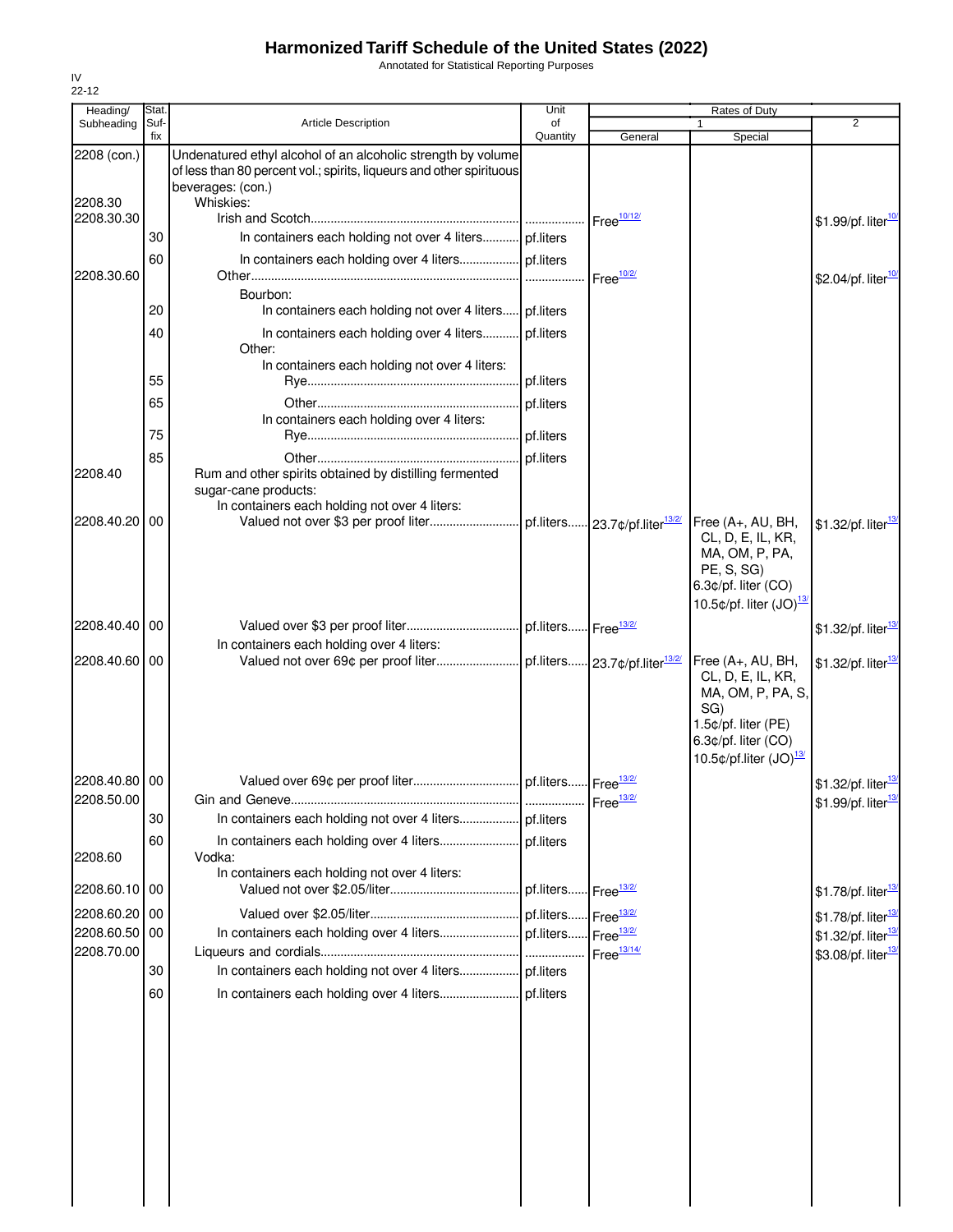Annotated for Statistical Reporting Purposes

| Heading/              | Stat.       |                                                                                                                                                           | Unit                            |                                            | <b>Rates of Duty</b>                                                                                                  |                                 |
|-----------------------|-------------|-----------------------------------------------------------------------------------------------------------------------------------------------------------|---------------------------------|--------------------------------------------|-----------------------------------------------------------------------------------------------------------------------|---------------------------------|
| Subheading            | Suf-<br>fix | <b>Article Description</b>                                                                                                                                | of<br>Quantity                  | General                                    | 1<br>Special                                                                                                          | $\overline{2}$                  |
| 2208 (con.)           |             | Undenatured ethyl alcohol of an alcoholic strength by volume<br>of less than 80 percent vol.; spirits, liqueurs and other spirituous<br>beverages: (con.) |                                 |                                            |                                                                                                                       |                                 |
| 2208.90<br>2208.90.01 | 00          | Other:                                                                                                                                                    |                                 |                                            |                                                                                                                       | \$1.99/pf. liter <sup>13</sup>  |
| 2208.90.05 00         |             | Bitters:                                                                                                                                                  |                                 |                                            |                                                                                                                       | \$1.32/pf. liter <sup>13/</sup> |
| 2208.90.10 00         |             |                                                                                                                                                           |                                 |                                            |                                                                                                                       | \$1.32/pf. liter <sup>13</sup>  |
| 2208.90.12 00         |             | Brandy:<br>Slivovitz:<br>Valued not over \$3.43/liter:<br>In containers each holding not over 4                                                           |                                 |                                            |                                                                                                                       |                                 |
|                       |             |                                                                                                                                                           | pf.liters Free <sup>13/2/</sup> |                                            |                                                                                                                       | \$2.35/pf. liter <sup>13</sup>  |
| 2208.90.14 00         |             | In containers each holding over 4 liters                                                                                                                  | pf.liters Free <sup>13/2/</sup> |                                            |                                                                                                                       | \$1.32/pf. liter <sup>13/</sup> |
| 2208.90.15 00         |             | Other:                                                                                                                                                    | pf.liters Free <sup>13/2/</sup> |                                            |                                                                                                                       | \$2.35/pf. liter <sup>13/</sup> |
| 2208.90.20 00         |             | In containers each holding not over 4 liters:<br>Valued not over \$2.38/liter                                                                             | pf.liters Free <sup>13/2/</sup> |                                            |                                                                                                                       | \$2.35/pf. liter <sup>13</sup>  |
| 2208.90.25 00         |             | Valued over \$2.38 but not over                                                                                                                           | pf.liters Free <sup>13/2/</sup> |                                            |                                                                                                                       | \$2.35/pf. liter <sup>13/</sup> |
| 2208.90.30 00         |             |                                                                                                                                                           |                                 |                                            |                                                                                                                       | \$2.35/pf. liter <sup>13</sup>  |
| 2208.90.35 00         |             | In containers each holding over 4 liters:                                                                                                                 |                                 |                                            |                                                                                                                       | \$1.32/pf. liter <sup>13</sup>  |
| 2208.90.40 00         |             |                                                                                                                                                           |                                 |                                            |                                                                                                                       | \$1.32/pf. liter <sup>13/</sup> |
| 2208.90.46            |             |                                                                                                                                                           |                                 | Free $\frac{13/2}{2}$                      |                                                                                                                       | \$3.08/pf. liter <sup>13/</sup> |
|                       | 30          | In containers each holding not over 4 liters pf.liters                                                                                                    |                                 |                                            |                                                                                                                       |                                 |
|                       | 60          | Tequila:                                                                                                                                                  |                                 |                                            |                                                                                                                       |                                 |
| 2208.90.50 00         |             | In containers each holding not over 4 liters pf.liters Free <sup>13/2/</sup>                                                                              |                                 |                                            |                                                                                                                       | \$1.68/pf. liter <sup>13/</sup> |
| 2208.90.55            | 00          | In containers each holding over 4 liters pf.liters Free <sup>13/2/</sup>                                                                                  |                                 |                                            |                                                                                                                       | \$1.32/pf. liter <sup>13/</sup> |
| 2208.90.71            | 00          | Imitations of brandy and other spirituous beverages pf.liters Free <sup>13/2/</sup><br>Other:                                                             |                                 |                                            |                                                                                                                       | \$2.35/pf. liter <sup>13</sup>  |
| 2208.90.72 00         |             | Spirits:<br>Mezcal in containers each holding not over 4<br>liters                                                                                        | pf.liters Free <sup>13/2/</sup> |                                            |                                                                                                                       | \$1.78/pf. liter <sup>13/</sup> |
| 2208.90.75 00         |             |                                                                                                                                                           | pf.liters Free <sup>13/2/</sup> |                                            |                                                                                                                       | \$1.78/pf. liter <sup>13</sup>  |
| 2208.90.80 00         |             |                                                                                                                                                           |                                 | pf.liters 21.1¢/pf.liter <sup>13/15/</sup> | Free (A, AU, BH, CL,<br>CO, D, E, IL, KR,<br>MA, OM, P, PA,<br>PE, S, SG)<br>9.3 $\phi$ /pf.liter (JO) $\frac{13}{2}$ | \$4.05/pf. liter <sup>13</sup>  |
| 2209.00.00 00         |             | Vinegar and substitutes for vinegar obtained from acetic                                                                                                  | pf.liters<br>liters             | $0.5$ ¢/pf.liter $\frac{1}{2}$             | Free (A, AU, BH, CL, 2.1¢/pf.liter<br>CO, D, E, IL, JO,<br>KR, MA, OM, P,<br>PA, PE, S, SG)                           |                                 |
|                       |             |                                                                                                                                                           |                                 |                                            |                                                                                                                       |                                 |